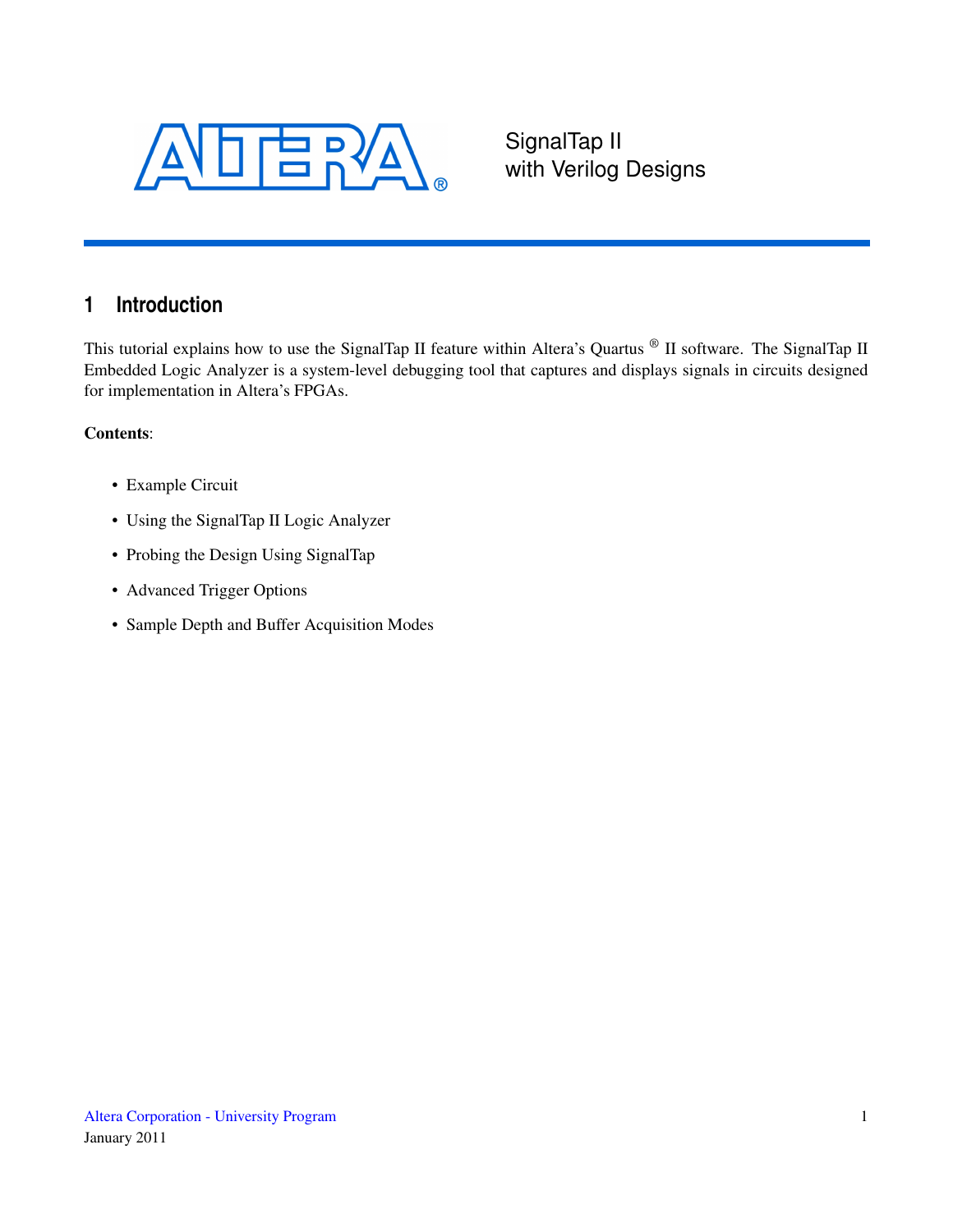## **2 Background**

Quartus® II software includes a system level debugging tool called SignalTap II that can be used to capture and display signals in real time in any FPGA design.

During this tutorial, the reader will learn about:

- Probing signals using the SignalTap software
- Setting up triggers to specify when data is to be captured

This tutorial is aimed at the reader who wishes to probe signals in circuits defined using the Verilog hardware description language. An equivalent tutorial is available for the reader who prefers the VHDL language.

The reader is expected to have access to a computer that has Quartus II software installed. The detailed examples in the tutorial were obtained using Quartus II version 10.1, but other versions of the software can also be used.

Note: Please note that there are no red LEDs on a DE0 board. All procedures using red LEDs in this tutorial are to be completed on the DE0 board using green LEDs instead. If you are doing this tutorial on a DE0 board, replace *LEDR* with *LEDG* in the Verilog modules below.

## **3 Example Circuit**

As an example, we will use the switch circuit implemented in Verilog in Figure [1.](#page-1-0) This circuit simply connects the first 8 switches on the DE-series board to the first 8 red LEDs on the board. It does so at the positive edge of the clock (CLOCK\_50) by loading the values of the switches into a register whose output is connected directly to the red LEDs.

> // Top-level module module switches (SW, CLOCK\_50, LEDR); input [7:0] SW; input CLOCK\_50; output reg [7:0] LEDR; always @(posedge CLOCK\_50) LEDR  $[7:0] \leq SW [7:0]$ ; endmodule

<span id="page-1-0"></span>Figure 1. The switch circuit implemented in Verilog code

Implement this circuit as follows: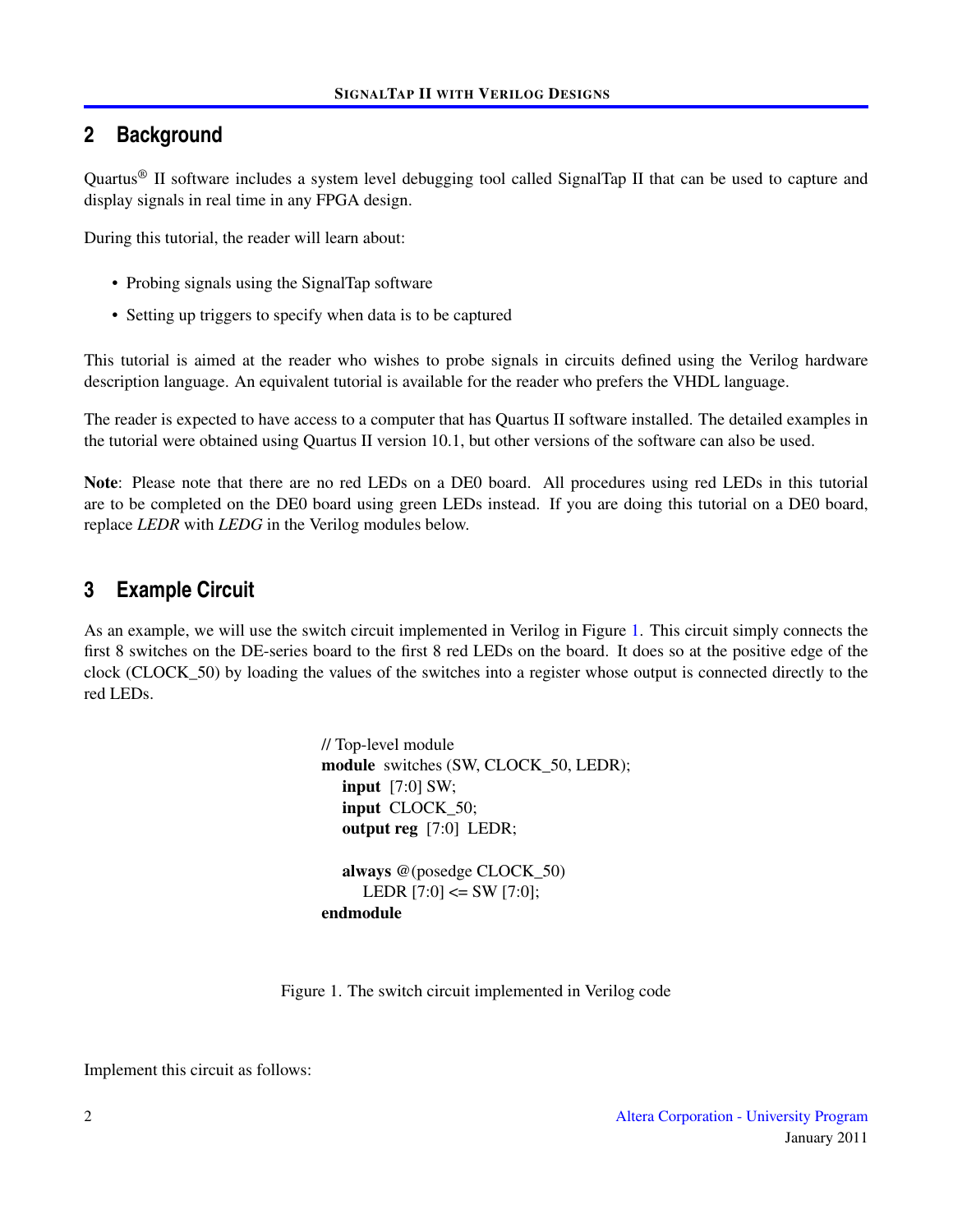- Create a project *switches*.
- Include a file *switches.v*, which corresponds to Figure [1,](#page-1-0) in the project.
- Select the correct device that is associated with the DE-series board. A list of device names for DE-series boards can be found in Table [1.](#page-2-0)
- Import the relevant qsf file. For example, for a DE2 board, this file is called *DE2\_pin\_assignments.qsf* and can be imported by clicking Assignments > Import Assignments. For convenience, this file is provided in the *design\_files* subdirectory within the tutorials folder, which is included on the CD-ROM that accompanies the DE-series board and can also be found on Altera's DE-series web pages. The node names used in the sample circuit correspond to the names used in this file.
- On a DE2-70 board, change the operating mode of the nCEO pin to regular I/O by going to Assignments > Device > Device and Pin Options > Dual-Purpose Pins and double-clicking on the Value field of the nCEO pin and changing it to Use as regular I/O. The nCEO pin can be reserved as a dedicated programming pin or a regular I/O pin. For the purposes of this tutorial, we will use it as a regular I/O pin.
- Compile the design.

| Board           | Device Name               |
|-----------------|---------------------------|
| DE <sub>0</sub> | Cyclone III EP3C16F484C6  |
| DE <sub>1</sub> | Cyclone II EP2C20F484C7   |
| DE <sub>2</sub> | Cyclone II EP2C35F672C6   |
| DE2-70          | Cyclone II EP2C70F896C6   |
| DE2-115         | Cyclone IVE EP4CE115F29C7 |

<span id="page-2-0"></span>Table 1. DE-series FPGA device names

### **4 Using the SignalTap II software**

In the first part of the tutorial, we are going to set up the SignalTap Logic Analyzer to probe the values of the 8 LED switches. We will also set up the circuit to trigger when the first switch (LED[0]) is high.

1. Open the SignalTap II window by selecting File > New, which gives the window shown in Figure [2.](#page-3-0) Choose SignalTap II Logic Analyzer File and click OK.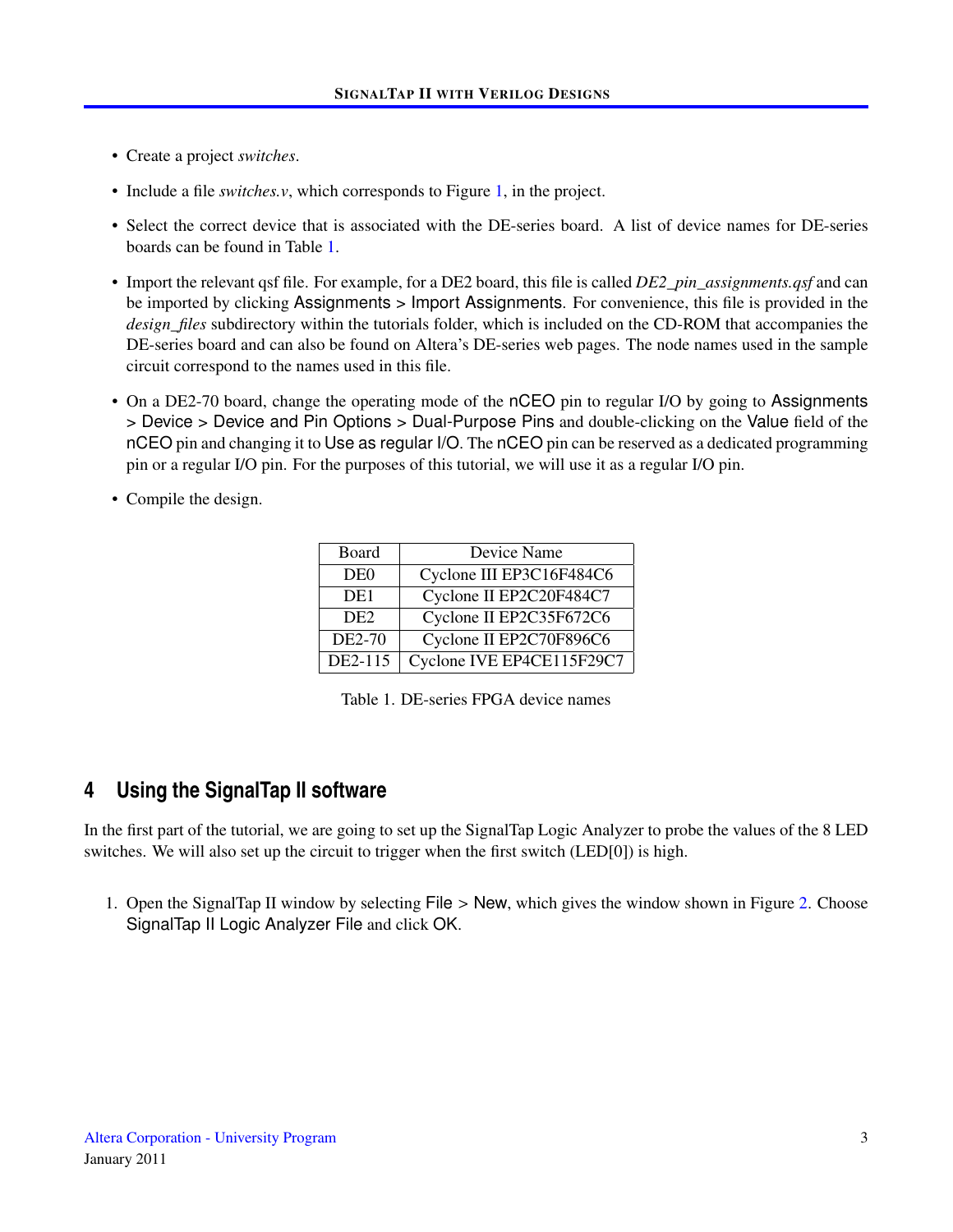

Figure 2. Need to prepare a new file.

<span id="page-3-0"></span>2. The SignalTap II window with the Setup tab selected is depicted in Figure [3.](#page-4-0) Save the file under the name *switches.stp*. In the dialog box that follows (Figure [4\)](#page-4-1), click OK. For the dialog "Do you want to enable SignalTap II file 'switches.stp' for the current project?" click Yes (Figure [5\)](#page-4-2). The file *switches.stp* is now the SignalTap file associated with the project.

Note: If you want to disable this file from the project, or to disable SignalTap from the project, go to Assignments > Settings. In the category list, select SignalTap II Logic Analyzer, bringing up the window in Figure [6.](#page-5-0) To turn off the analyzer, uncheck Enable SignalTap II Logic Analyzer. Also, it is possible to have multiple SignalTap files for a given project, but only one of them can be enabled at a time. Having multiple SignalTap files might be useful if the project is very large and different sections of the project need to be probed. To create a new SignalTap file for a project, simply follow Steps 1 and 2 again and give the new file a different name. To change the SignalTap file associated with the project, in the SignalTap II File name box browse for the file wanted, click Open, and then click OK. For this tutorial we want to leave SignalTap enabled and we want the SignalTap II File name to be *switches.stp*. Make sure this is the case and click OK to leave the settings window.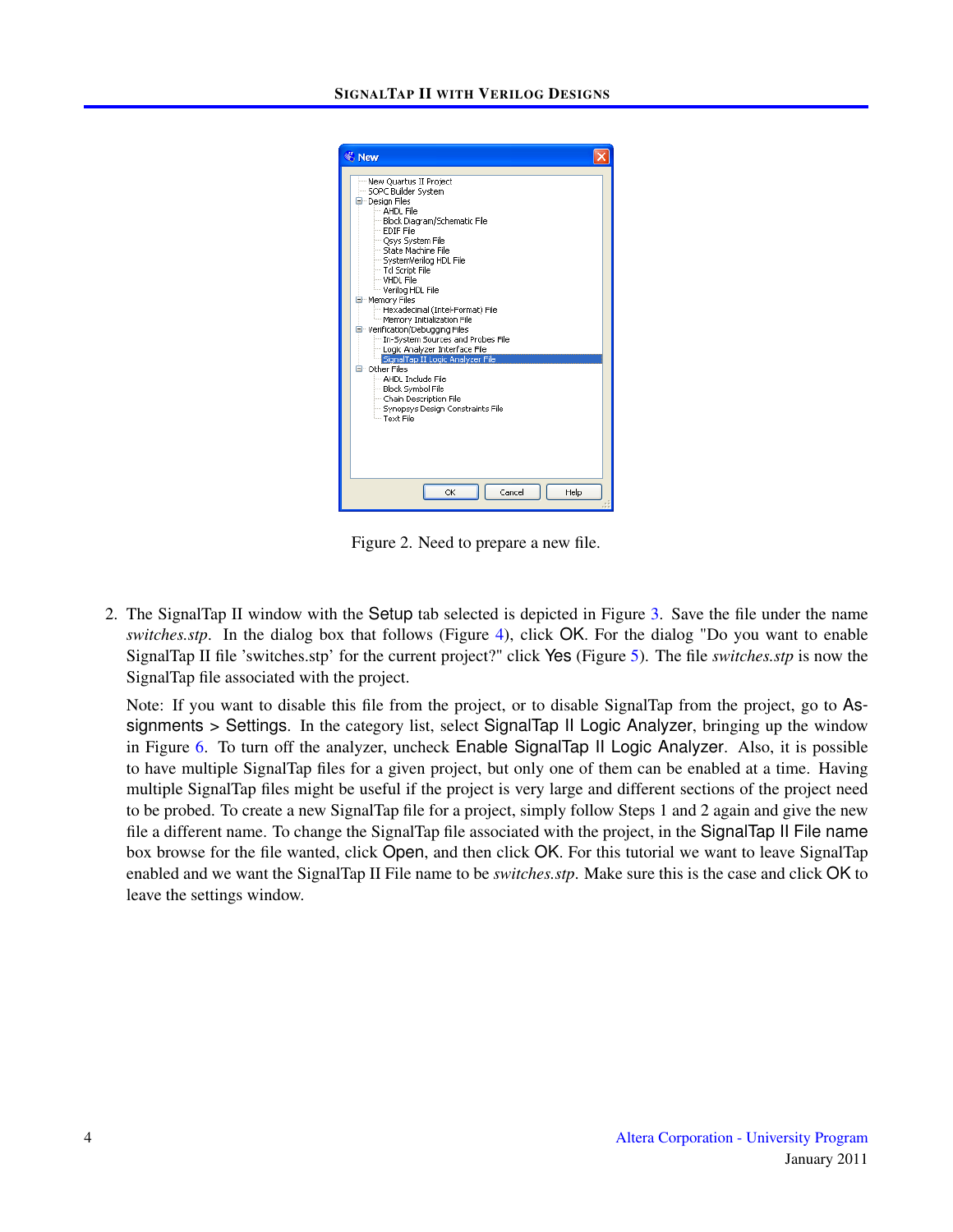#### SIGNALTAP II WITH VERILOG DESIGNS

|                                 | SignalTap II Logic Analyzer - D:/signaltap_tut-verilog/switches - switches - [stp1.stp] |                            |                                 |                                               |                      |                           | П                                                                      |
|---------------------------------|-----------------------------------------------------------------------------------------|----------------------------|---------------------------------|-----------------------------------------------|----------------------|---------------------------|------------------------------------------------------------------------|
| File Edit                       | View<br>Project Processing                                                              | Tools<br>Window            |                                 |                                               |                      |                           |                                                                        |
| Instance Manager:               | $\begin{bmatrix} 0 \\ 1 \end{bmatrix}$<br>$\mathbb{F}_{\mathbb{Q}}$<br>-11<br>٠         | Invalid JTAG configuration |                                 |                                               | $\boxed{\mathbf{O}}$ | $\boldsymbol{\mathsf{x}}$ | 0<br>JTAG Chain Configuration: No device is selected<br>$\pmb{\times}$ |
| Instance                        | <b>Status</b><br>LES: 0                                                                 |                            | Memory: 0                       | M512, MLAB: NA                                | M4K, M9K: NA         |                           |                                                                        |
|                                 | older Not running<br>0 cells                                                            |                            | 0 bits                          | <b>NA</b>                                     | <b>NA</b>            |                           | Hardware: Please Select<br>×<br>Setup                                  |
|                                 |                                                                                         |                            |                                 |                                               |                      |                           | None Detected<br>Scan Chain<br>Device:<br>$\checkmark$                 |
|                                 |                                                                                         |                            |                                 |                                               |                      |                           | SOF Manager:<br>Ú<br> >><br>                                           |
| ∢                               |                                                                                         | <b>THEF</b>                |                                 |                                               |                      | $\,$                      |                                                                        |
| auto_signaltap_0                |                                                                                         | Lock mode:                 | Allow all changes               |                                               | v                    |                           | Signal Configuration:<br>×                                             |
|                                 | Node                                                                                    |                            |                                 | Data Enable Trigger Enable Trigger Conditions |                      |                           | ∧                                                                      |
| Type Alias                      | <b>Name</b>                                                                             | $\pmb{0}$                  | $\bf{0}$                        | 1 Basic<br>$\checkmark$                       |                      | Clock:                    |                                                                        |
|                                 | Double-click to add nodes                                                               |                            |                                 |                                               |                      | Data                      |                                                                        |
|                                 |                                                                                         |                            |                                 |                                               |                      |                           | RAM type: Auto<br>$\checkmark$<br>Sample depth: 128<br>$\checkmark$    |
|                                 |                                                                                         |                            |                                 |                                               |                      |                           | $\Box$ Segmented:<br>2 64 sample segments<br>$\checkmark$              |
|                                 |                                                                                         |                            |                                 |                                               |                      |                           | Storage qualifier:                                                     |
|                                 |                                                                                         |                            |                                 |                                               |                      |                           | <b>RE</b> Continuous<br>v<br>Type:                                     |
|                                 |                                                                                         |                            |                                 |                                               |                      |                           | Input port:                                                            |
|                                 |                                                                                         |                            |                                 |                                               |                      |                           | $\cdots$<br>v                                                          |
| <b>A</b> Data                   | Setup                                                                                   |                            |                                 |                                               |                      |                           |                                                                        |
| Hierarchy Display:              |                                                                                         | $\times$                   | Data Log: [M]                   |                                               |                      |                           | ×                                                                      |
|                                 |                                                                                         |                            | <mark>え</mark> auto_signaltap_0 |                                               |                      |                           |                                                                        |
|                                 |                                                                                         |                            |                                 |                                               |                      |                           |                                                                        |
|                                 |                                                                                         |                            |                                 |                                               |                      |                           |                                                                        |
|                                 |                                                                                         |                            |                                 |                                               |                      |                           |                                                                        |
|                                 |                                                                                         |                            |                                 |                                               |                      |                           |                                                                        |
|                                 |                                                                                         |                            |                                 |                                               |                      |                           |                                                                        |
|                                 |                                                                                         |                            |                                 |                                               |                      |                           |                                                                        |
|                                 |                                                                                         |                            |                                 |                                               |                      |                           |                                                                        |
|                                 |                                                                                         |                            |                                 |                                               |                      |                           |                                                                        |
| <mark>え</mark> auto_signaltap_0 |                                                                                         |                            |                                 |                                               |                      |                           |                                                                        |
|                                 |                                                                                         |                            |                                 |                                               |                      |                           | $0\%$<br>00:00:00                                                      |

<span id="page-4-0"></span>Figure 3. The SignalTap II window.



Figure 4. Click OK to this dialog.

<span id="page-4-1"></span>

| <b>Quartus II</b>                                                               |
|---------------------------------------------------------------------------------|
| Do you want to enable SignalTap II File "switches.stp" for the current project? |
| No<br>Yes<br>Cancel                                                             |

<span id="page-4-2"></span>Figure 5. Click Yes to this dialog.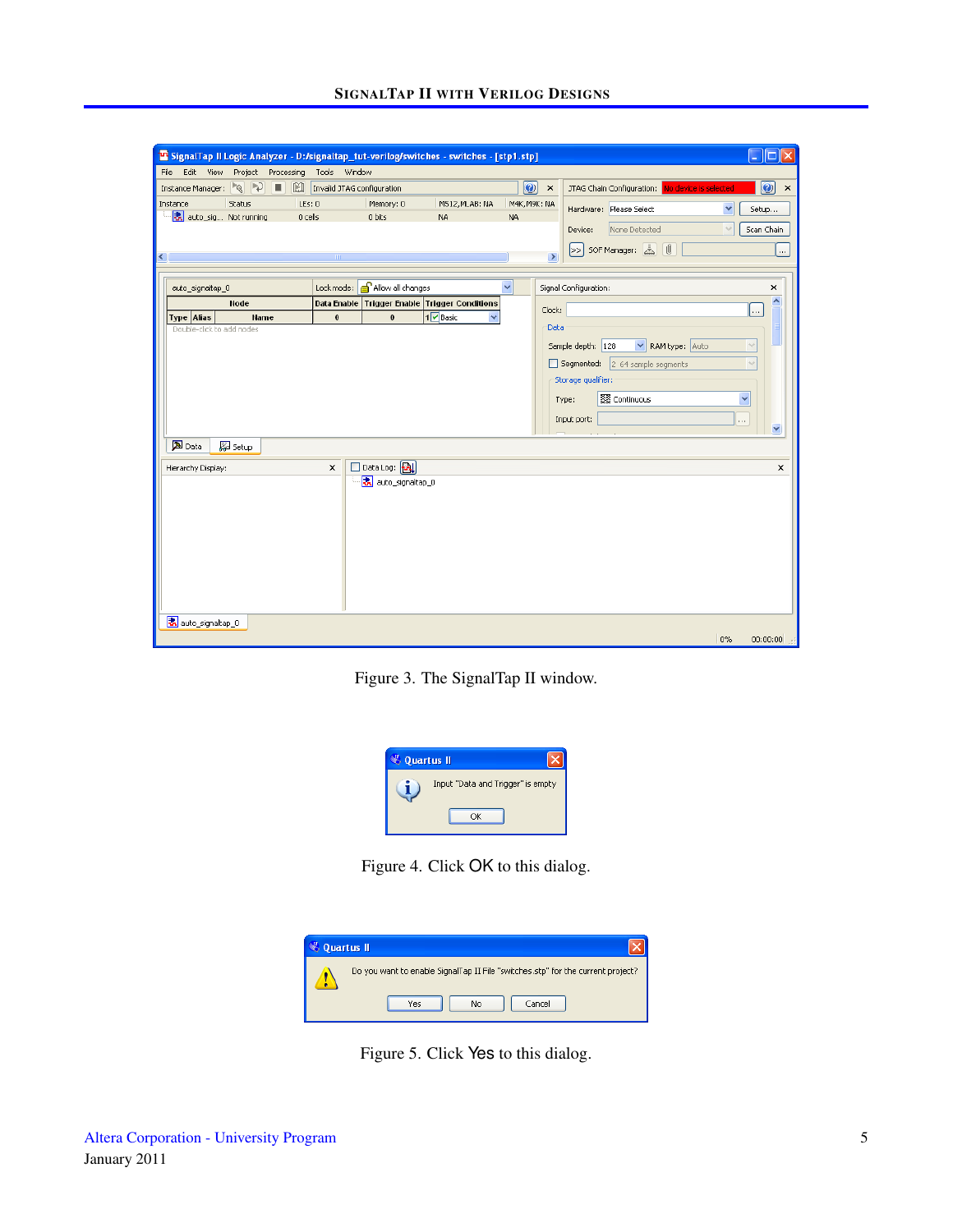| Settings - switches                                                                                                                                                                                                                                                                                                                                                                                                                                                                                                                                                                                                                                                        |                                                                                                                                                                                      |             |
|----------------------------------------------------------------------------------------------------------------------------------------------------------------------------------------------------------------------------------------------------------------------------------------------------------------------------------------------------------------------------------------------------------------------------------------------------------------------------------------------------------------------------------------------------------------------------------------------------------------------------------------------------------------------------|--------------------------------------------------------------------------------------------------------------------------------------------------------------------------------------|-------------|
| Category:                                                                                                                                                                                                                                                                                                                                                                                                                                                                                                                                                                                                                                                                  |                                                                                                                                                                                      |             |
| General<br>Files<br>Libraries<br><b>E</b> Operating Settings and Conditions<br>Voltage<br>Temperature<br>Compilation Process Settings<br>Early Timing Estimate<br>Incremental Compilation<br>Physical Synthesis Optimizations<br>E- EDA Tool Settings<br>Design Entry/Synthesis<br>Simulation<br><b>Timing Analysis</b><br>Formal Verification<br>Board-Level<br>□ Analysis & Synthesis Settings<br><b>VHDL Input</b><br>- Verilog HDL Input<br>Default Parameters<br><b>Fitter Settings</b><br>TimeQuest Timing Analyzer<br>Assembler<br>Design Assistant<br>SignalTap II Logic Analyzer<br>Logic Analyzer Interface<br>PowerPlay Power Analyzer Settings<br>SSN Analyzer | <b>SignalTap II Logic Analyzer</b><br>Specify compilation options for the SignalTap II Logic Analyzer.<br>Enable SignalTap II Logic Analyzer<br>SignalTap II File name: switches.stp | <b>Less</b> |
|                                                                                                                                                                                                                                                                                                                                                                                                                                                                                                                                                                                                                                                                            | OK.<br>Cancel<br>Apply                                                                                                                                                               | Help        |

<span id="page-5-0"></span>Figure 6. The SignalTap II Settings window.

3. We now need to add the nodes in the project that we wish to probe. In the Setup tab of the SignalTap II window, double-click in the area labeled Double-click to add nodes, bringing up the Node Finder window, as shown in Figure [7.](#page-6-0) For the Filter field, select SignalTap II: pre-synthesis, and for the Look in field select |switches|. Click List. This will now display all the nodes that can be probed in the project. Highlight SW[0] to SW[7], and then click the > button to add the switches to be probed. Then click OK.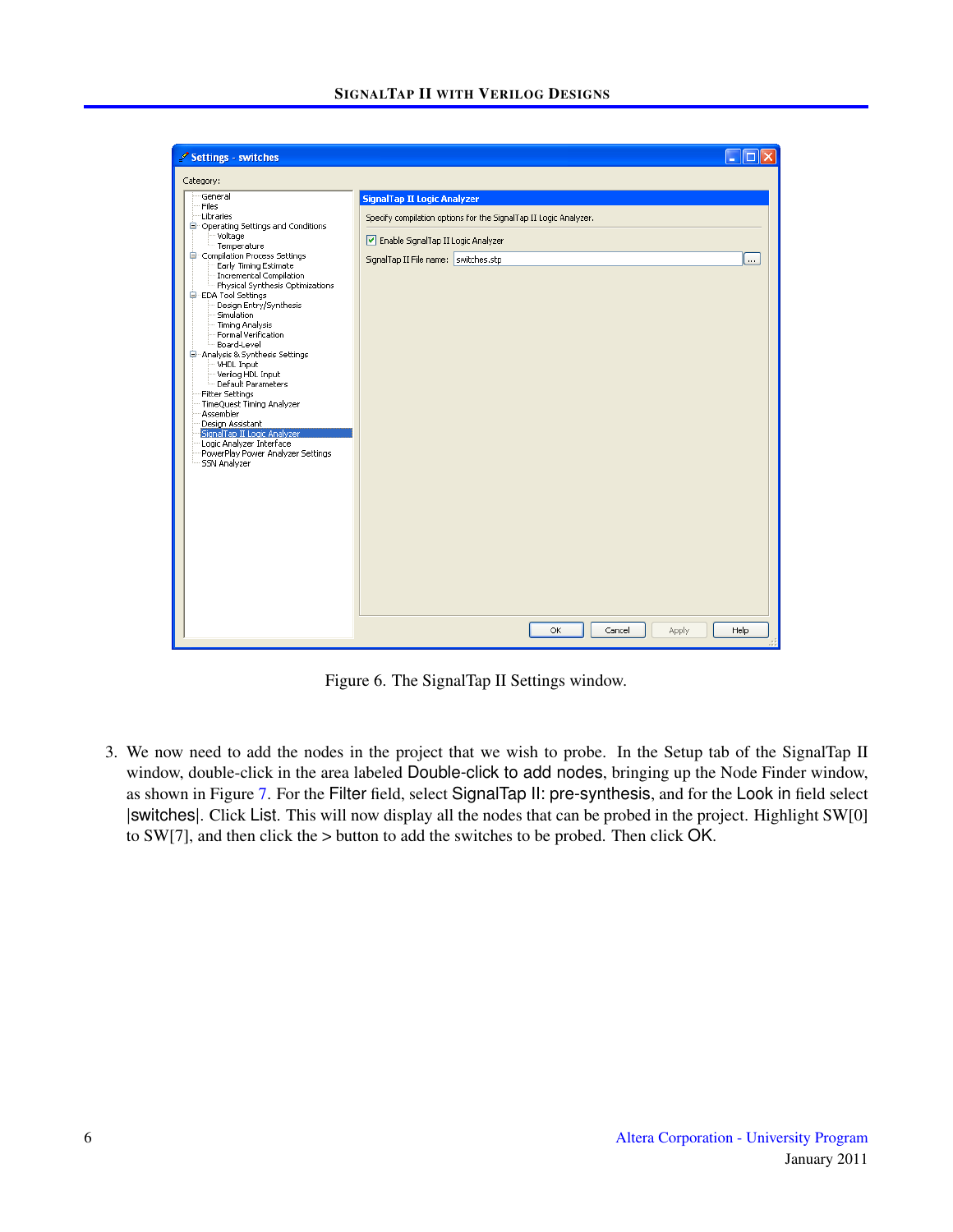| $\ast$<br>Named:               | v<br>Filter: | SignalTap II: pre-synthesis |        | ×<br>Customize      | List           | OK     |
|--------------------------------|--------------|-----------------------------|--------|---------------------|----------------|--------|
|                                |              |                             |        |                     |                |        |
| <b>Iswitches</b><br>Look in:   |              | v                           | ᢦ      | Include subentities |                | Cancel |
| Nodes Found:                   |              |                             |        | Selected Nodes:     |                |        |
| Name                           | Assignments  | ۸<br>Type                   |        | Name                | Assignments    | Type   |
| $\bullet$ LEDR[3]              | PIN AC22     | Output                      |        | $\Rightarrow$ SW[0] | PIN N25        | Input  |
| $\bullet$ LEDR[4]              | PIN AD22     | Output                      |        | $\mathbb{R}$ SW[1]  | <b>PIN N26</b> | Input  |
| $\bullet$ LEDR[5]              | PIN AD23     | Output                      |        | $\Rightarrow$ SW[2] | PIN P25        | Input  |
| ◉<br>LEDR[6]                   | PIN AD21     | Output                      | $\geq$ | <b>B</b> SW[3]      | PIN AE14       | Input  |
| $\bullet$ LEDR[7]              | PIN AC21     | Output                      |        | <b>B</b> SW[4]      | PIN AF14       | Input  |
| <b>o</b> LEDR                  | Unassigned   | Output Gr                   | $\,>$  | $\mathbb{R}$ sw[5]  | PIN AD13       | Input  |
| D LEDR[0]~reg0                 | Unassigned   | Registere                   | $\,<$  | $\Rightarrow$ SW[6] | PIN AC13       | Input  |
| EDR[1]~reg0                    | Unassigned   | Registere                   |        | $\Rightarrow$ SW[7] | PIN C13        | Input  |
| <b>■</b> LEDR[2]~reg0          | Unassigned   | Registere                   | $\le$  |                     |                |        |
| <b>EDR[3]</b> ~reg0 Unassigned |              | Registere                   |        |                     |                |        |
| ⊕<br>LEDR[4]~reg0              | Unassigned   | Registere                   |        |                     |                |        |
| EDR[5]~reg0 Unassigned         |              | Registere                   |        |                     |                |        |
| EDR[6]~reg0 Unassigned         |              | Registere                   |        |                     |                |        |
| o<br>LEDR[7]~reg0              | Unassigned   | Registere                   |        |                     |                |        |

<span id="page-6-0"></span>Figure 7. Adding nodes in the Node Finder window on a DE-series board.

4. Before the SignalTap analyzer can work, we need to specify what clock is going to run the SignalTap module that will be instantiated within our design. To do this, in the Clock box of the Signal Configuration pane of the SignalTap window, click ..., which will again bring up the Node Finder window. Select List to display all the nodes that can be added as the clock, and then double-click CLOCK\_50, which results in the image shown in Figure [8.](#page-6-1) Click OK.

| Node Finder                                                                                                                                                                                          |                                                                                                                         |                                                                                                |                                  |                                                                       |             |              |
|------------------------------------------------------------------------------------------------------------------------------------------------------------------------------------------------------|-------------------------------------------------------------------------------------------------------------------------|------------------------------------------------------------------------------------------------|----------------------------------|-----------------------------------------------------------------------|-------------|--------------|
| $\ast$<br>Named:<br> switches <br>Look in:<br>Nodes Found:                                                                                                                                           | ×<br>Filter:                                                                                                            | SignalTap II: post-fitting<br>×<br>$\cdots$                                                    | M                                | ×<br>Customize<br>Include subentities<br>Selected Nodes:              | List        | OK<br>Cancel |
| Name                                                                                                                                                                                                 | Assignments                                                                                                             | Type                                                                                           |                                  | Name                                                                  | Assignments | Type         |
| $\rightarrow$ CLOCK_50<br>◕<br>CLOCK $50$ $\sim$<br>SW[0]<br>D<br>D<br>SW[1]<br>$\mathbb{R}$ SW[2]<br>SW[3]<br>D<br>SW[4]<br>D<br>$\blacksquare$ sw[5]<br>$\blacksquare$ sw[6]<br>$\mathbb{R}$ SW[7] | PIN N2<br>Unassigned<br>PIN_N25<br>PIN_N26<br><b>PIN P25</b><br>PIN AE14<br>PIN AF14<br>PIN_AD13<br>PIN_AC13<br>PIN_C13 | Input<br>Combinational<br>Input<br>Input<br>Input<br>Input<br>Input<br>Input<br>Input<br>Input | $\, >$<br>$\gg$<br>$\,<\,$<br><< | CLOCK_50                                                              | PIN N2      | Input        |
| $\left\langle \cdot \right\rangle$<br>$\rm{H\,II}$                                                                                                                                                   |                                                                                                                         | ×                                                                                              |                                  | $\left\langle \cdot \right\rangle$<br>$\mathop{\mathrm{HH}}\nolimits$ |             | ×.<br>J.     |

<span id="page-6-1"></span>Figure 8. Setting CLOCK\_50 as the clock for the SignalTap instance on a DE-series board.

5. With the Setup tab of the SignalTap window selected, select the checkbox in the Trigger Conditions column. In the dropdown menu at the top of this column, select Basic. Right-click on the Trigger Conditions cell corresponding to the node SW[0] and select High. Now, the trigger for running the Logic Analyzer will be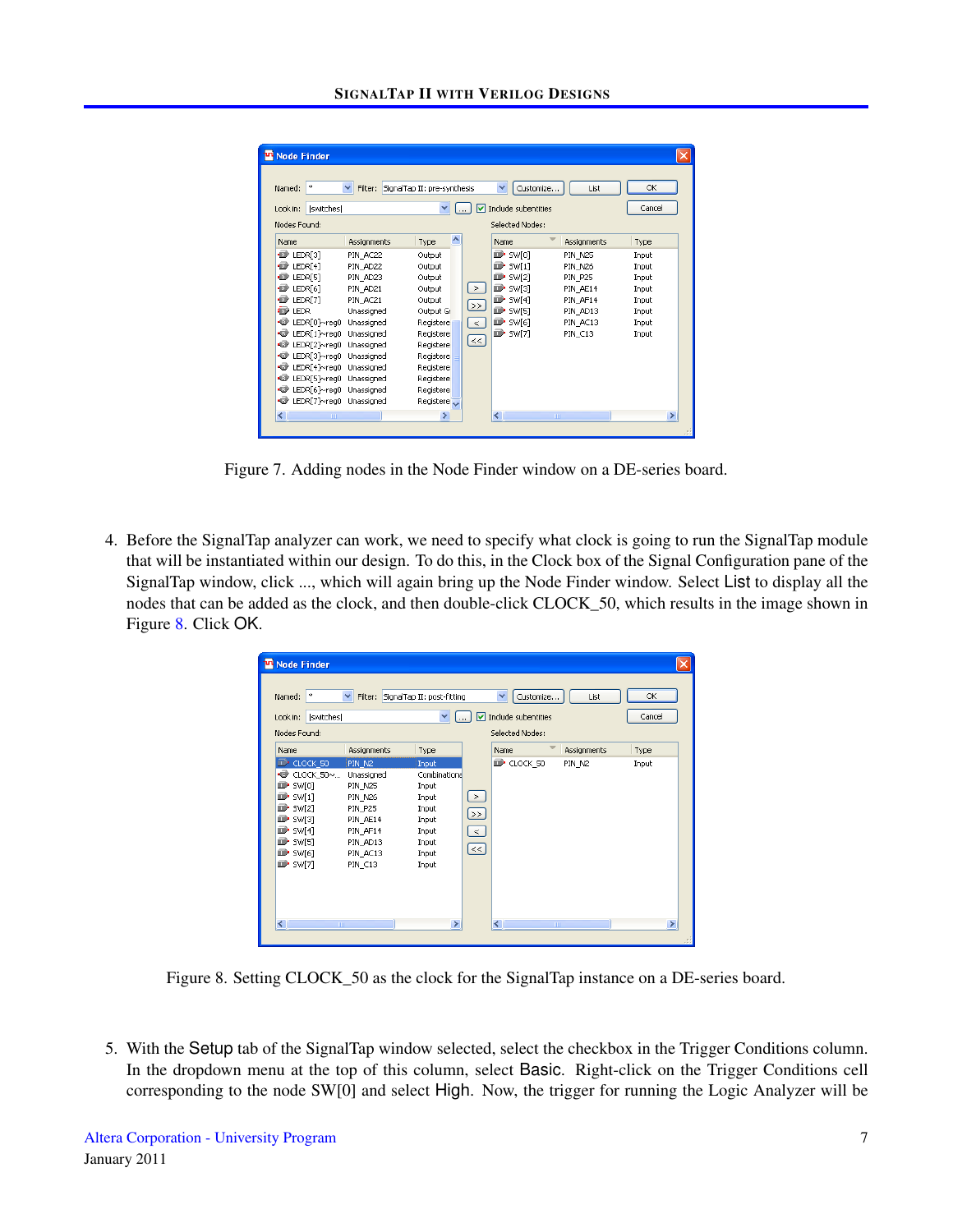when the first switch on the DE-series board is set to high, as shown in Figure [9.](#page-7-0) Note that you can right click on the Trigger Conditions cell of any of the nodes being probed and select the trigger condition from a number of choices. The actual trigger condition will be true when the logical AND of all these conditions is satisfied. For now, just keep the trigger condition as SW[0] set to high and the others set to their default value, Don't Care.

|               | auto signaltap 0 |                 | Allow all changes |    |                                               |  |
|---------------|------------------|-----------------|-------------------|----|-----------------------------------------------|--|
|               |                  | <b>Node</b>     |                   |    | Data Enable Trigger Enable Trigger Conditions |  |
| Type Alias    |                  | <b>Name</b>     | 8                 | 8  | Basic<br>1⊽                                   |  |
| $\Rightarrow$ |                  | SW[0]           | ঢ়                | ঢ় |                                               |  |
| $\Rightarrow$ |                  | SW11            | ঢ়                | ঢ় | 翜                                             |  |
| $\Rightarrow$ |                  | SVV[2]          | ঢ়                | ঢ় | ▩                                             |  |
| $\Rightarrow$ |                  | SW <sub>3</sub> | ⊽                 | ঢ় | 翜                                             |  |
| $\Rightarrow$ |                  | SW[4]           | ঢ়                | ঢ় | ▧                                             |  |
| $\Rightarrow$ |                  | SW[5]           | ঢ়                | ঢ় | 露                                             |  |
| $\Rightarrow$ |                  | SW[6]           | ঢ়                | ঢ় | 露                                             |  |
| $\Rightarrow$ |                  | SW[7]           | ঢ়                | ঢ় | 露                                             |  |

<span id="page-7-0"></span>Figure 9. Setting the trigger conditions.

6. For SignalTap II to work, we need to properly set up the hardware. First, make sure the DE-series board is plugged in and turned on. In the Hardware section of the SignalTap II window, located in the top right corner, click Setup, bringing up the window in Figure [10.](#page-7-1) Double click USB-Blaster in the Available Hardware Items menu, then click Close.

| Hardware Setup                                                                                                                                                              |               |                     |       |                 |
|-----------------------------------------------------------------------------------------------------------------------------------------------------------------------------|---------------|---------------------|-------|-----------------|
| Hardware Settings<br>Select a programming hardware setup to use when programming devices. This programming<br>hardware setup applies only to the current programmer window. | JTAG Settings |                     |       |                 |
| Currently selected hardware:<br>Available hardware items                                                                                                                    |               | USB-Blaster [USB-0] |       |                 |
| Hardware                                                                                                                                                                    |               | Server              | Port  | Add Hardware    |
| USB-Blaster                                                                                                                                                                 |               | il ocali            | USB-0 | Remove Hardware |
|                                                                                                                                                                             |               |                     |       | Close           |

<span id="page-7-1"></span>Figure 10. Setting up hardware.

7. The last step in instantiating SignalTap in your design is to compile the design. In the main Quartus II window, select Processing > Start Compilation and indicate that you want to save the changes to the file by clicking Yes. After compilation, go to Tools > Programmer and load the project onto the DE-series board.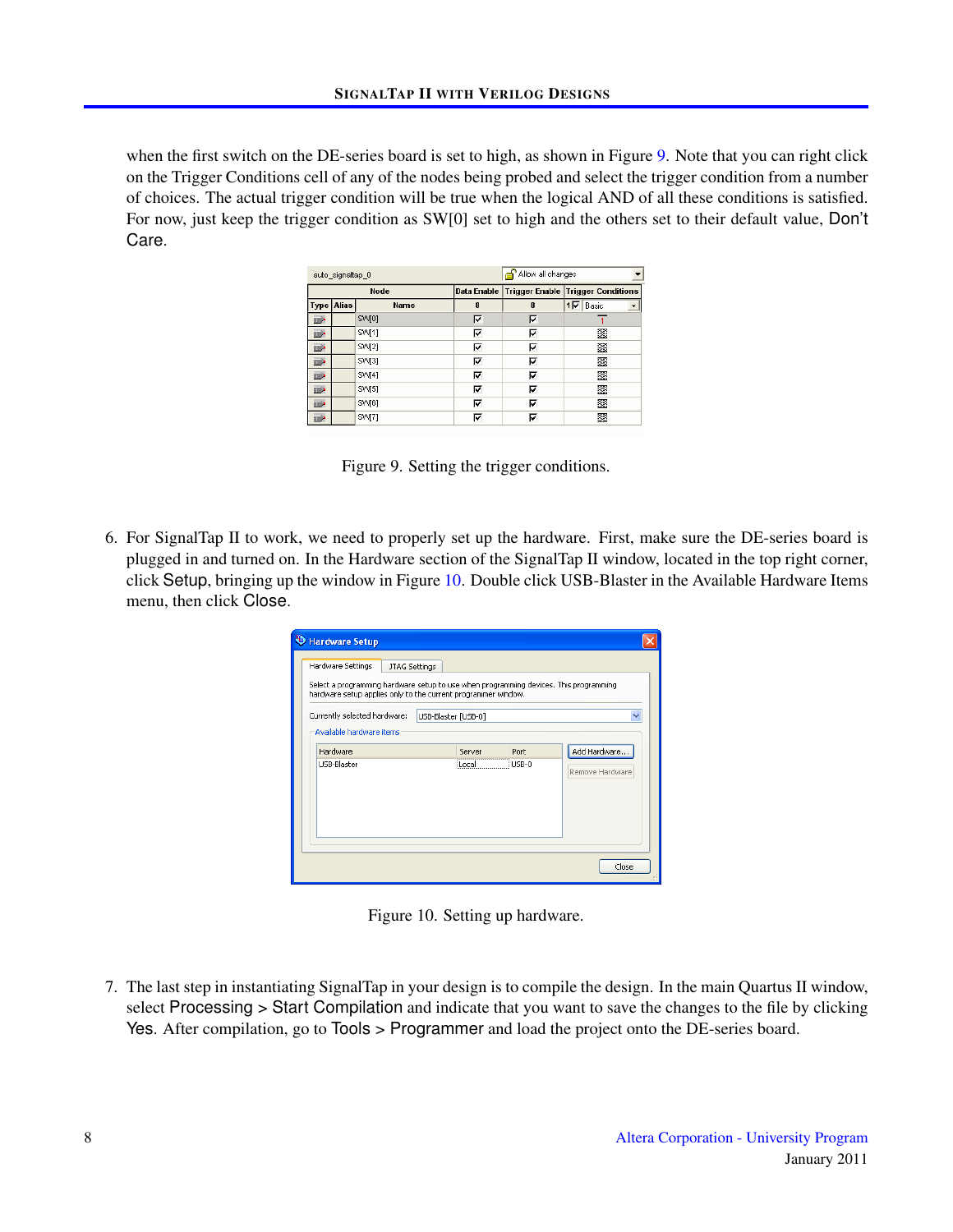# **5 Probing the Design Using SignalTap II**

Now that the project with SignalTap II instantiated has been loaded onto the DE-series board, we can probe the nodes as we would with an external logic analyzer.

- 1. On the DE-series board, first set all of the switches (0-7) to low. We will try to probe the values of these switches once switch 0 becomes high.
- 2. In the SignalTap window, select Processing > Run Analysis or click the icon. Then, click on the Data tab of the SignalTap II Window. You should get a screen similar to Figure [11.](#page-8-0) Note that the status column of the SignalTap II Instance Manager pane says "Waiting for trigger." This is because the trigger condition (Switch 0 being high) has not yet been met. (This is of course if Switch 0 is actually low as instructed in the previous step. If it is not, set it to low and then click Run Analysis again).

| Edit<br>File                          | View<br>Project<br>Processing | Tools Window                                |                                 |                                                    |                            |                                                                                                             |
|---------------------------------------|-------------------------------|---------------------------------------------|---------------------------------|----------------------------------------------------|----------------------------|-------------------------------------------------------------------------------------------------------------|
| Instance Manager:                     | $\mathbb{P}$<br>R<br>O        | $[ \mathbf{E} ]$<br>Acquisition in progress |                                 |                                                    | O<br>$\boldsymbol{\times}$ | $\circledcirc$ ×<br>JTAG Chain Configuration: JTAG ready                                                    |
| Instance                              | Status                        | LEs: 468                                    | Memory: 1024                    | M512, MLAB: 0/0                                    | M4K, M9K: 1/10             | Hardware: USB-Blaster [USB-0]<br>$\vee$<br>Setup                                                            |
|                                       | auto_sig Waiting for trigger  | 468 cells                                   | 1024 bits                       | 0 blocks                                           | 1 blocks                   |                                                                                                             |
|                                       |                               |                                             |                                 |                                                    |                            | @1: EP2C35 (0x020B40DD)<br>$\checkmark$<br>Scan Chain<br>Device:                                            |
|                                       |                               |                                             |                                 |                                                    |                            | SOF Manager: 3<br>l>>l<br>$\cdots$                                                                          |
| $\left\langle \cdot \right\rangle$    |                               | $\overline{\mathbf{m}}$                     |                                 |                                                    | $\rightarrow$              |                                                                                                             |
|                                       |                               |                                             |                                 |                                                    |                            |                                                                                                             |
|                                       | log: 2011/01/10 16:56:50 #0   |                                             |                                 |                                                    | click to insert time bar   |                                                                                                             |
| Type Alias                            | <b>Name</b>                   | $\mathbb{P}_{\cdots}$<br>$\frac{8}{1}$      | $\frac{16}{24}$                 | $\frac{32}{11}$ $\frac{40}{11}$<br>$\frac{48}{11}$ | $56$ 64                    | $\frac{72}{11}$<br>$\frac{80}{11}$<br>$\frac{88}{11}$<br>$96$ 104<br>$\frac{112}{111}$<br>$120 - 12$<br>128 |
| $\mathbf{D}$                          | SW[0]                         | Acquisition in progress                     |                                 |                                                    |                            |                                                                                                             |
| D                                     | SW[1]                         |                                             |                                 |                                                    |                            |                                                                                                             |
| $\mathbf{D}$                          | SW[2]                         |                                             |                                 |                                                    |                            |                                                                                                             |
| D <sup>*</sup>                        | SW[3]                         |                                             |                                 |                                                    |                            |                                                                                                             |
| D <sup>*</sup>                        | SVM <sub>4</sub> ]            |                                             |                                 |                                                    |                            |                                                                                                             |
| D                                     | SW[5]                         |                                             |                                 |                                                    |                            |                                                                                                             |
| D                                     | SW[6]                         |                                             |                                 |                                                    |                            |                                                                                                             |
| D <sup>*</sup>                        | SW[7]                         |                                             |                                 |                                                    |                            |                                                                                                             |
|                                       |                               |                                             |                                 |                                                    |                            |                                                                                                             |
| Data                                  | Setup                         |                                             |                                 |                                                    |                            |                                                                                                             |
| Hierarchy Display:                    |                               | $\times$                                    | Data Log: [D]                   |                                                    |                            | $\times$                                                                                                    |
| $\overline{v}$ $\rightarrow$ switches |                               |                                             | <mark>我</mark> auto_signaltap_0 |                                                    |                            |                                                                                                             |
|                                       |                               |                                             |                                 |                                                    |                            |                                                                                                             |
|                                       |                               |                                             |                                 |                                                    |                            |                                                                                                             |
| <mark>え</mark> auto_signaltap_0       |                               |                                             |                                 |                                                    |                            |                                                                                                             |
|                                       |                               |                                             |                                 |                                                    |                            |                                                                                                             |

<span id="page-8-0"></span>Figure 11. SignalTap II window on a DE-series board after Run Analysis has been clicked.

3. Now, to observe the trigger feature of the Logic Analyzer, set Switch 0 on the DE-series board to high. The data window of the SignalTap II window should display the image in Figure [12.](#page-9-0) Note that this window shows the data levels of the 8 nodes being tapped before the trigger condition was met and also after. To see this, flip on any of the switches from 0-7 and then click Run Analysis again. When switch 0 is set to high again, you will see the values of the switches displayed on the SignalTap II Logic Analyzer.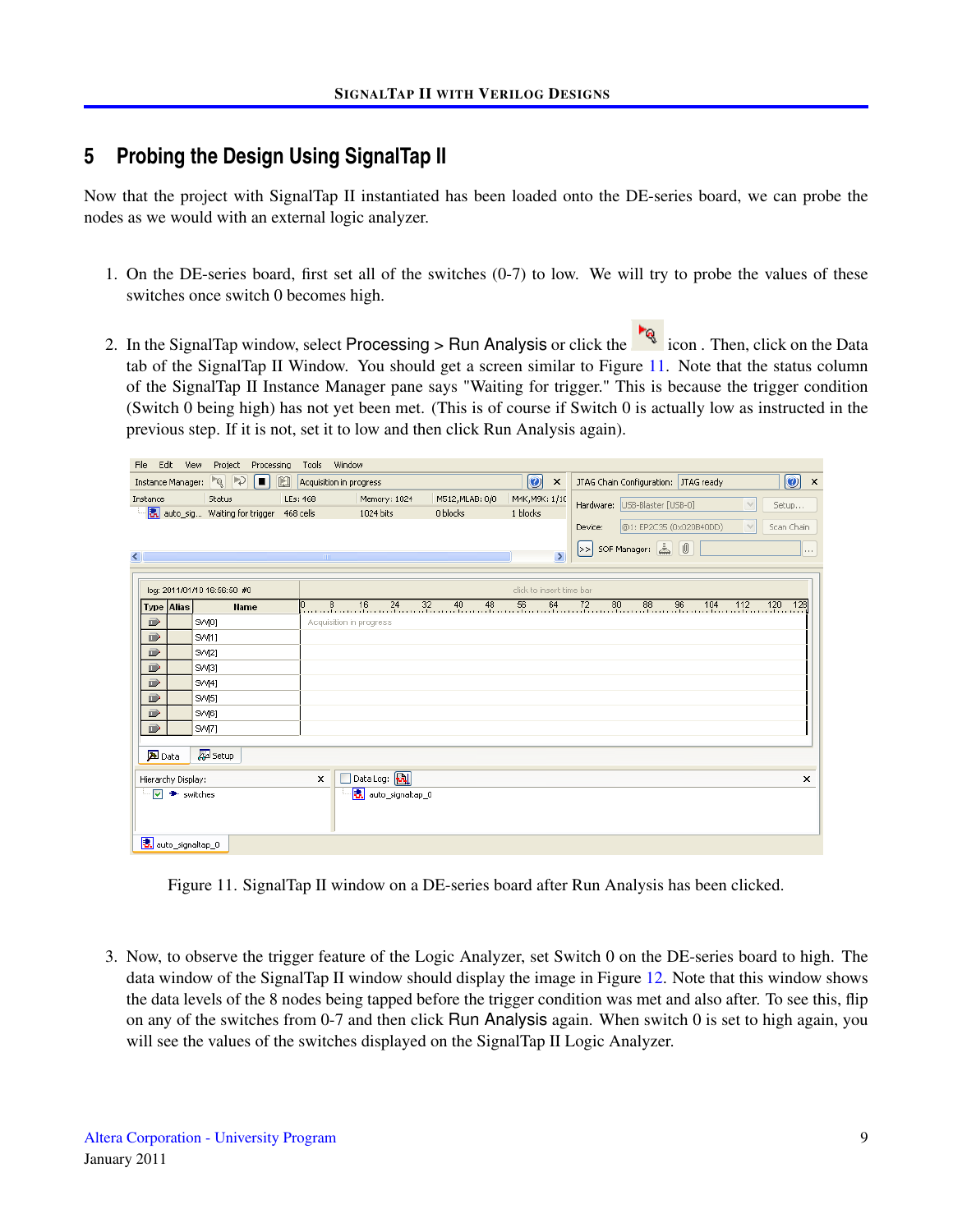| File<br>Edit View Project Processing<br>Tools Window                                                                                                                                                                                                                                                                                                                                                                                    |                                               |
|-----------------------------------------------------------------------------------------------------------------------------------------------------------------------------------------------------------------------------------------------------------------------------------------------------------------------------------------------------------------------------------------------------------------------------------------|-----------------------------------------------|
|                                                                                                                                                                                                                                                                                                                                                                                                                                         |                                               |
| $\boxed{2}$<br>圈<br>$\boxed{\mathcal{O}}$<br>I.<br>Ready to acquire<br>Instance Manager:<br>JTAG Chain Configuration:   JTAG ready<br>$\boldsymbol{\mathsf{x}}$                                                                                                                                                                                                                                                                         | $\boldsymbol{v}$<br>$\boldsymbol{\mathsf{x}}$ |
| M512, MLAB: 0/0<br>M4K, M9K: 1/10<br>Status<br>LEs: 468<br>Memory: 1024<br>Instance<br>$\overline{\mathbf{v}}$<br>Hardware: USB-Blaster [USB-0]<br>Setup                                                                                                                                                                                                                                                                                |                                               |
| <mark>表</mark> auto_sig Not running<br>468 cells<br>1024 bits<br>0 blocks<br>1 blocks                                                                                                                                                                                                                                                                                                                                                   |                                               |
| $\checkmark$<br>@1: EP2C35 (0x020B40DD)<br>Scan Chain<br>Device:                                                                                                                                                                                                                                                                                                                                                                        |                                               |
| SOF Manager: 3 0                                                                                                                                                                                                                                                                                                                                                                                                                        | $\cdots$                                      |
| $\rightarrow$<br>$\left\langle \right\rangle$<br>$\mathbb{H} \mathbb{H}$ .                                                                                                                                                                                                                                                                                                                                                              |                                               |
| click to insert time bar<br>log: 2011/01/10 16:56:50 #0                                                                                                                                                                                                                                                                                                                                                                                 |                                               |
| $\frac{0}{1}, \frac{8}{1}, \frac{16}{1}, \frac{24}{1}, \frac{32}{1}, \frac{40}{1}, \frac{48}{1}, \frac{56}{1}, \frac{64}{1}, \frac{72}{1}, \frac{80}{1}, \frac{88}{1}, \frac{96}{1}, \frac{104}{11}, \frac{111}{11}, \frac{111}{11}, \frac{111}{11}, \frac{111}{11}, \frac{111}{11}, \frac{111}{11}, \frac{111}{11}, \frac{111}{11}, \frac{111}{11}, \frac{111}{11}, \frac{111}{1$<br>$-16$<br>$-8$<br><b>Type Alias</b><br><b>Name</b> | 112                                           |
| .<br>D<br>SW[0]                                                                                                                                                                                                                                                                                                                                                                                                                         |                                               |
| D<br>SW[1]                                                                                                                                                                                                                                                                                                                                                                                                                              |                                               |
| D<br>SVV[2]                                                                                                                                                                                                                                                                                                                                                                                                                             |                                               |
| D<br>SW[3]                                                                                                                                                                                                                                                                                                                                                                                                                              |                                               |
| D<br>SW[4]                                                                                                                                                                                                                                                                                                                                                                                                                              |                                               |
| D)<br>SW[5]                                                                                                                                                                                                                                                                                                                                                                                                                             |                                               |
| D<br>SW[6]                                                                                                                                                                                                                                                                                                                                                                                                                              |                                               |
| D <sup>*</sup><br>SW[7]                                                                                                                                                                                                                                                                                                                                                                                                                 |                                               |
| Setup<br><b>A</b> Data                                                                                                                                                                                                                                                                                                                                                                                                                  |                                               |
|                                                                                                                                                                                                                                                                                                                                                                                                                                         |                                               |
| Data Log: [M]<br>$\times$<br>Hierarchy Display:                                                                                                                                                                                                                                                                                                                                                                                         | $\pmb{\times}$                                |
| 凮<br>$\blacktriangledown$<br>* switches<br>auto_signaltap_0                                                                                                                                                                                                                                                                                                                                                                             |                                               |
|                                                                                                                                                                                                                                                                                                                                                                                                                                         |                                               |
|                                                                                                                                                                                                                                                                                                                                                                                                                                         |                                               |
| <mark>我</mark> auto_signaltap_0<br>100%                                                                                                                                                                                                                                                                                                                                                                                                 | 00:00:25                                      |

<span id="page-9-0"></span>Figure 12. Graphical display of values after trigger condition is met.

### **6 Advanced Trigger Options**

Sometimes in a design you may want to have a more complicated triggering condition than SignalTap's basic triggering controls allow. The following section describes how to have multiple trigger levels.

#### **6.1 Multiple Trigger Levels**

In this section, we will set up the analyzer to trigger when there is a positive edge from switch 0, switch 1, switch 2, and then switch 3, in that order.

- 1. Click the Setup tab of the SignalTap II window.
- 2. In the Signal Configuration pane, select 4 from Trigger Conditions dropdown menu as in Figure [13](#page-10-0) (you may have to scroll down in the Signal Configuration pane to see this menu). This modifies the node list window by creating three new Trigger Conditions columns.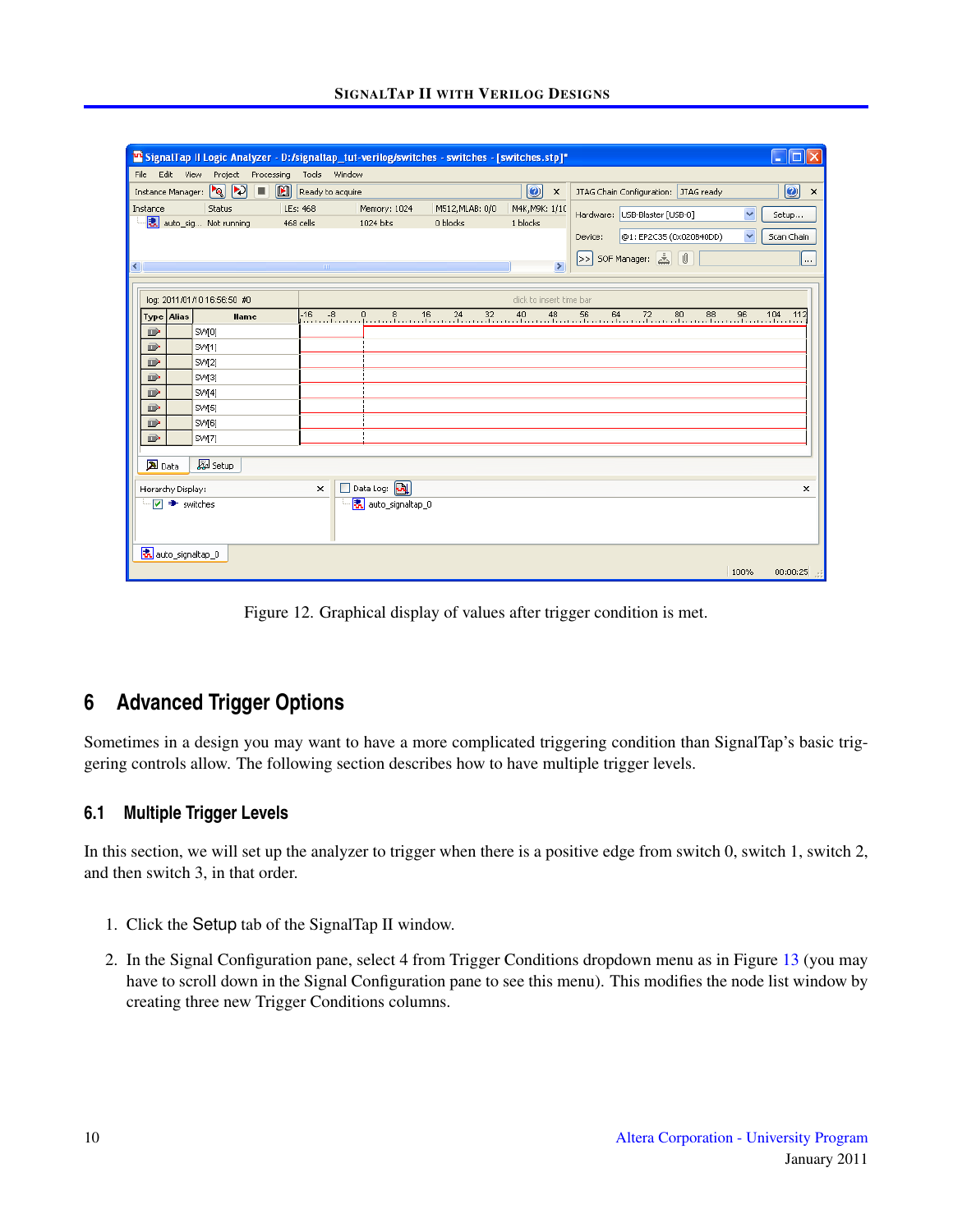| Trigger               |                      |
|-----------------------|----------------------|
| Trigger flow control: | Sequential           |
| Trigger position:     | Pre trigger position |
| Trigger conditions:   | Į4                   |
| Trigger in            |                      |
| Source:               |                      |
| Pattern:              | Don't Care           |
| Trigger out           |                      |
| Target:               |                      |
| Level:                | Active High          |
| Latency delay:        | 5 cycles             |

<span id="page-10-0"></span>Figure 13. Set trigger levels to 4.

3. Right click the Trigger Condition 1 cell for SW[0], and select Rising Edge. Do the same for the Trigger Condition 2 cell for SW[1], Trigger Condition 3 for SW[2], and Trigger Condition 4 for SW[3]. You should end up with a window that looks like Figure [14.](#page-10-1)

| trigger: 2010/09/21 15:37:02 #1 |  |                  |   | Allow all changes          |                           |                     |                 |                   |  |  |
|---------------------------------|--|------------------|---|----------------------------|---------------------------|---------------------|-----------------|-------------------|--|--|
| Node                            |  |                  |   | Data Enable Trigger Enable | <b>Trigger Conditions</b> |                     |                 |                   |  |  |
| <b>Type Alias</b>               |  | Name             |   | 8                          | $ 1\nabla $ Basic         | $  2\nabla  $ Basic | $3\nabla$ Basic | Basic<br>14⊽<br>▼ |  |  |
| $\Rightarrow$                   |  | SW01             | ⊽ | ⊽                          |                           | 露                   | 露               | ▧                 |  |  |
| $\Rightarrow$                   |  | SVM <sub>1</sub> | ⊽ | ⊽                          | ▩                         |                     | 爨               | ▧                 |  |  |
| $\Rightarrow$                   |  | SVV[2]           | ⊽ | ⊽                          | ▧                         | 露                   |                 | ▧                 |  |  |
| $\Rightarrow$                   |  | SW[3]            | ⊽ | ⊡                          | 羉                         | 羉                   | ▩               |                   |  |  |
| $\Rightarrow$                   |  | SVV[4]           | ⊽ | ⊽                          | ▩                         | 頾                   | 翜               | ▧                 |  |  |
| $\Rightarrow$                   |  | SVV[5]           | ⊽ | ⊽                          | 羉                         | 氮                   | ▩               | 羉                 |  |  |
| $\Rightarrow$                   |  | SW[6]            | ⊽ | ⊽                          | 羉                         | 翜                   | 羉               | 羉                 |  |  |
| $\Rightarrow$                   |  | SW[7]            | ⊽ | ⊽                          | 露                         | 露                   | 羉               | 露                 |  |  |

<span id="page-10-1"></span>Figure 14. Multiple trigger levels set.

- 4. Now, recompile the design and load it onto the DE-series board again.
- 5. Go back to the SignalTap II window, click on the Data tab, and then click Processing > Run Analysis. Note that the window will say "Waiting for trigger" until the appropriate trigger condition is met. Then, in sequence, flip to high switches 0, 1, 2, and then 3.

After this has been done, you will see the values of all the switches displayed as in Figure [15.](#page-11-0) Experiment by following the procedure outlined in this section to set up other trigger conditions and use the DE-series board to test these trigger conditions.

If you want to continuously probe the analyzer, instead of clicking "Run Analysis," click "Autorun Analysis" which is the icon right next to the "Run Analysis" icon. If you do this, every time the trigger condition is met the value in the display will be updated. You do not have to re-select "Run Analysis." To stop the "Autorun

Analysis" function, click the icon.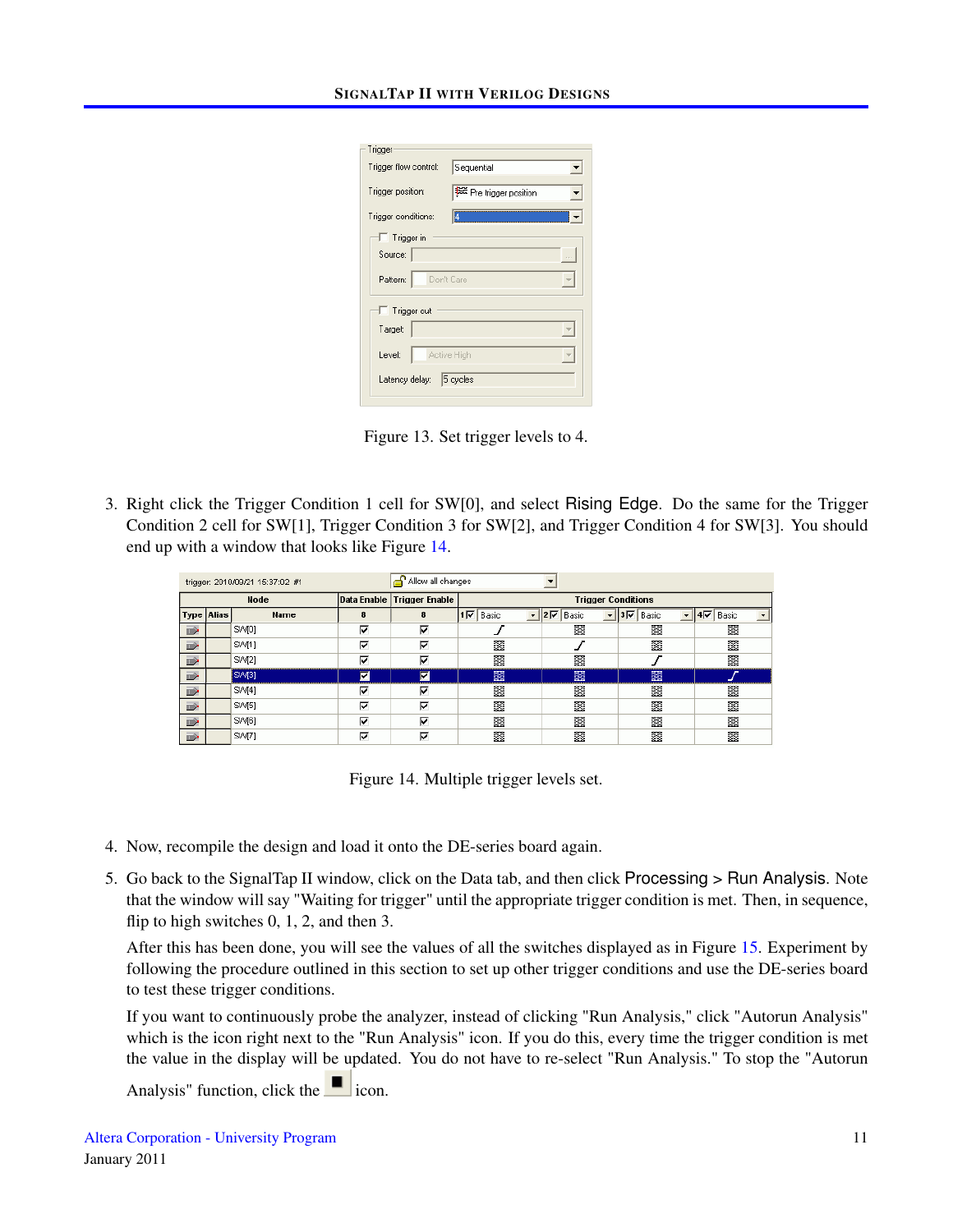|               |                   | log: 2010/09/21 14:11:10 #0 | click to insert time bar |    |    |  |  |  |    |    |    |    |    |    |    |    |    |    |    |
|---------------|-------------------|-----------------------------|--------------------------|----|----|--|--|--|----|----|----|----|----|----|----|----|----|----|----|
|               | <b>Type Alias</b> | Name                        | $-12$                    | -8 | -4 |  |  |  | 8. | 12 | 16 | 20 | 24 | 28 | 32 | 36 | 40 | 44 | 48 |
| $\Rightarrow$ |                   | SW[0]                       |                          |    |    |  |  |  |    |    |    |    |    |    |    |    |    |    |    |
| $\Rightarrow$ |                   | SW[1]                       |                          |    |    |  |  |  |    |    |    |    |    |    |    |    |    |    |    |
| $\Rightarrow$ |                   | SW[2]                       |                          |    |    |  |  |  |    |    |    |    |    |    |    |    |    |    |    |
| $\Rightarrow$ |                   | SW <sub>3</sub>             |                          |    |    |  |  |  |    |    |    |    |    |    |    |    |    |    |    |
| $\Rightarrow$ |                   | SW[4]                       |                          |    |    |  |  |  |    |    |    |    |    |    |    |    |    |    |    |
| $\Rightarrow$ |                   | SW[5]                       |                          |    |    |  |  |  |    |    |    |    |    |    |    |    |    |    |    |
| $\Rightarrow$ |                   | SW[6]                       |                          |    |    |  |  |  |    |    |    |    |    |    |    |    |    |    |    |
| $\Rightarrow$ |                   | SM[7]                       |                          |    |    |  |  |  |    |    |    |    |    |    |    |    |    |    |    |

<span id="page-11-0"></span>Figure 15. Logic Analyzer display when all four trigger conditions have been met.

# **7 Sample Depth and Buffer Acquisition Modes**

In this section, we will learn how to set the Sample Depth of our analyzer and about the two buffer acquisition modes. To do this, we will use the previous project and use segmented buffering. Segmented buffering allows us to divide the acquisition buffer into a number of separate, evenly sized segments. We will create a sample depth of 256 bits and divide this into eight 32-sample segments. This will allow us to capture 8 distinct events that occur around the time of our trigger.

- 1. Change the trigger condition back to Basic and have only one trigger condition. Make the trigger condition to be at either edge of SW[0].
- 2. In the Signal Configuration pane of the SignalTap II window, in the Sample depth dropdown menu of the Data pane select 256. This option allows you to specify how many samples will be taken around the triggers in your design. If you require many samples to debug your design, select a larger sample depth. Note, however, that if the sample depth selected is too large, there might not be enough room on the board to hold your design and the design will not compile. If this happens, try reducing the sample depth.
- 3. In the Signal Configuration pane of the SignalTap II window, in the Data section of the pane check Segmented. In the dropdown menu beside Segmented, select 8 32 sample segments. This will result in a pane that looks like Figure [22.](#page-0-0)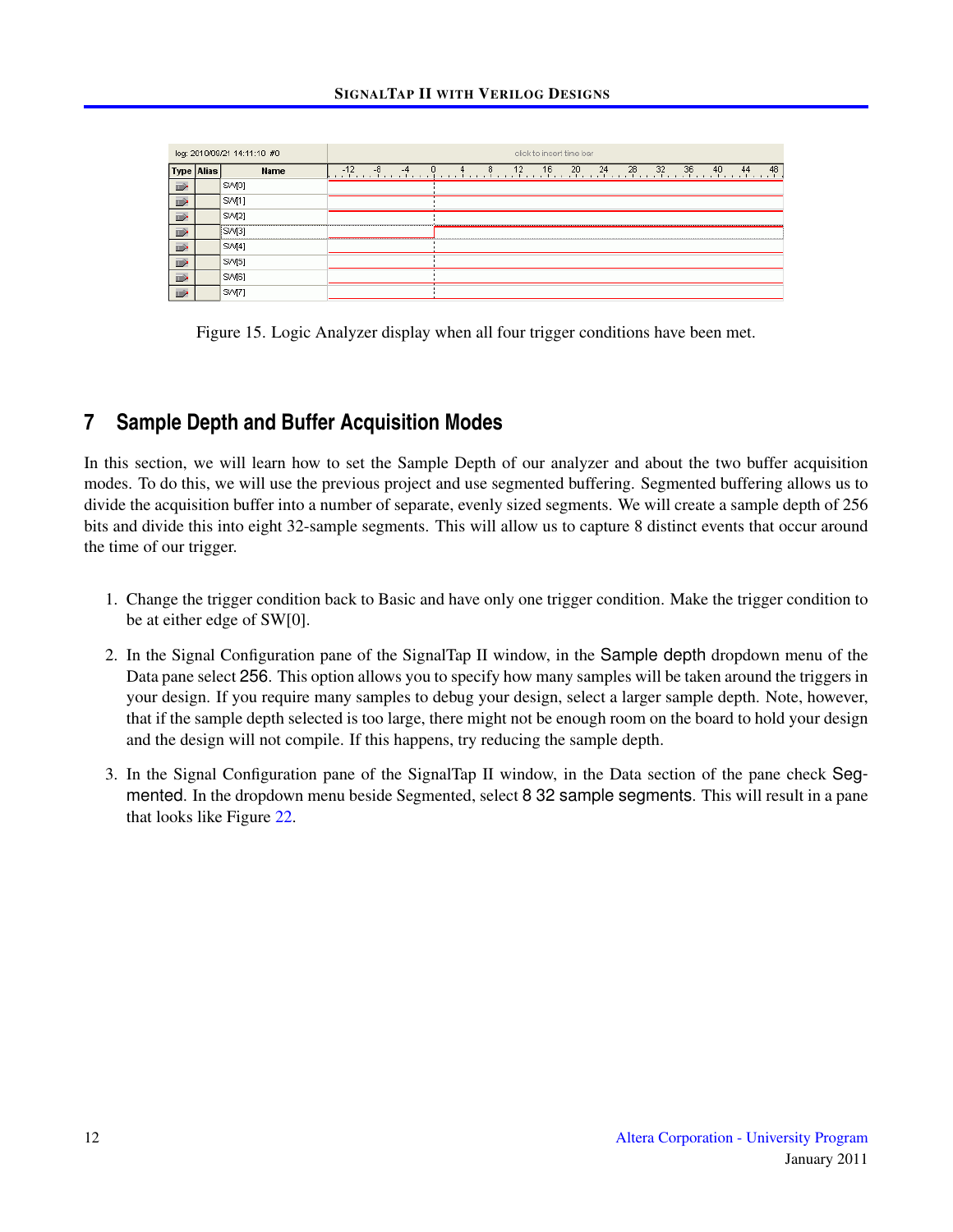#### SIGNALTAP II WITH VERILOG DESIGNS

| Signal Configuration:                           | × |  |  |  |  |  |  |  |  |  |  |
|-------------------------------------------------|---|--|--|--|--|--|--|--|--|--|--|
|                                                 |   |  |  |  |  |  |  |  |  |  |  |
| Clock: CLOCK_50                                 |   |  |  |  |  |  |  |  |  |  |  |
| Data                                            |   |  |  |  |  |  |  |  |  |  |  |
| Sample depth:<br>256<br>RAM type: Auto          |   |  |  |  |  |  |  |  |  |  |  |
| Segmented: 8 32 sample segments                 |   |  |  |  |  |  |  |  |  |  |  |
| Storage qualifier:                              |   |  |  |  |  |  |  |  |  |  |  |
| <b>XX</b> Continuous<br>Type:                   |   |  |  |  |  |  |  |  |  |  |  |
| Input port: auto_stp_external_storage_qualifier |   |  |  |  |  |  |  |  |  |  |  |
| $\vee$ Record data discontinuities              |   |  |  |  |  |  |  |  |  |  |  |
| Disable storage qualifier                       |   |  |  |  |  |  |  |  |  |  |  |
|                                                 |   |  |  |  |  |  |  |  |  |  |  |
| Trigger                                         |   |  |  |  |  |  |  |  |  |  |  |
| Trigger flow control: Sequential                |   |  |  |  |  |  |  |  |  |  |  |
| Pre trigger position<br>Trigger position:       |   |  |  |  |  |  |  |  |  |  |  |
| Trigger conditions:<br>1                        |   |  |  |  |  |  |  |  |  |  |  |
| Trigger in                                      |   |  |  |  |  |  |  |  |  |  |  |
| Source:                                         |   |  |  |  |  |  |  |  |  |  |  |
| <b>XX</b> Don't Care<br>Pattern:                |   |  |  |  |  |  |  |  |  |  |  |
|                                                 |   |  |  |  |  |  |  |  |  |  |  |
| Trigger out                                     |   |  |  |  |  |  |  |  |  |  |  |
| Target:                                         |   |  |  |  |  |  |  |  |  |  |  |
| - Active High<br>Level:                         |   |  |  |  |  |  |  |  |  |  |  |
| Latency delay: 5 cycles                         |   |  |  |  |  |  |  |  |  |  |  |
|                                                 |   |  |  |  |  |  |  |  |  |  |  |

Figure 16. Select Segmented buffer acquisition mode with 8 32 sample segments.

- 4. Recompile and load the designed circuit onto the DE-series board. Now, we will be able to probe the design using the Segmented Acquisition mode.
- 5. Go back to the SignalTap II window and click Processing > Run Analysis. Now, flip SW[0] up and down, and in between flips change the values of the other 7 switches. After you have done this 8 times, the values in the buffer will be displayed in the data window, and this will display the values that the 8 switches were at around each trigger. A possible waveform is presented in Figure [23.](#page-0-0) This resulted from the user flipping up one more switch between each flip of SW[0].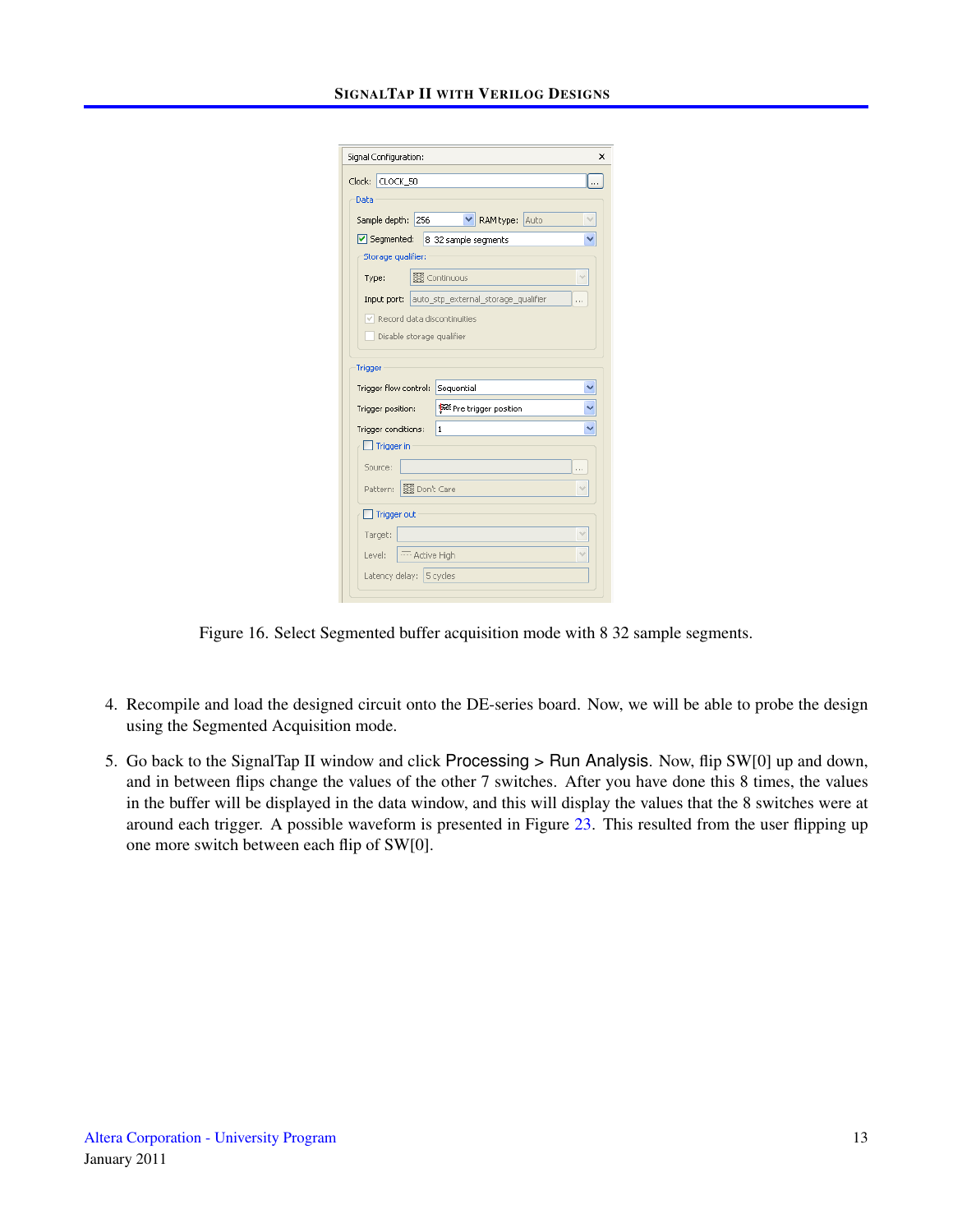| <b>Node</b>       |  |                   |    |    |         |                                     |              |                |              |         | 8                    |
|-------------------|--|-------------------|----|----|---------|-------------------------------------|--------------|----------------|--------------|---------|----------------------|
| <b>Type Alias</b> |  | <b>Name</b>       | 10 | 16 | 16<br>n | 16<br>$\overline{0}$<br>$\mathbf 0$ | 16<br>$\Box$ | 16<br>$\Omega$ | 16<br>$\Box$ | 16<br>n | 16<br>$\overline{0}$ |
| D                 |  | [SWI0]            |    |    |         |                                     |              |                |              |         |                      |
| D                 |  | SM <sub>(1)</sub> |    |    |         |                                     |              |                |              |         |                      |
| $\mathbb{D}$      |  | SVV[2]            |    |    |         |                                     |              |                |              |         |                      |
| D                 |  | SM[3]             |    |    |         |                                     |              |                |              |         |                      |
| D                 |  | SW[4]             |    |    |         |                                     |              |                |              |         |                      |
| D                 |  | SM <sub>[5]</sub> |    |    |         |                                     |              |                |              |         |                      |
| D                 |  | SW[6]             |    |    |         |                                     |              |                |              |         |                      |
| ī»                |  | SM <sub>(7)</sub> |    |    |         |                                     |              |                |              |         |                      |

Figure 17. Possible waveforms that could result when using the Segmented Acquisition mode.

#### **7.1 Use of Synthesis Keep Directive**

Sometimes a design you create will have wires in it that the Quartus compiler will optimize away. A very simple example is the Verilog code below:

> module threeInputAnd(SW, LEDR, CLOCK\_50); input CLOCK\_50; input [2:0] SW; output reg [0:0] LEDR; wire ab, abc /\*synthesis keep\*/; assign ab=SW[0]&SW[1]; assign abc=ab&SW[2]; always @ (posedge CLOCK\_50) begin LEDR[0]<=abc; end endmodule

Figure 18. Using the Synthesis Keep directive in Quartus II.

A diagram of this circuit is shown in Figure [25.](#page-0-0) The triangular symbols labeled ab and abc are buffers inserted by Quartus. They do not modify the signals passing through them.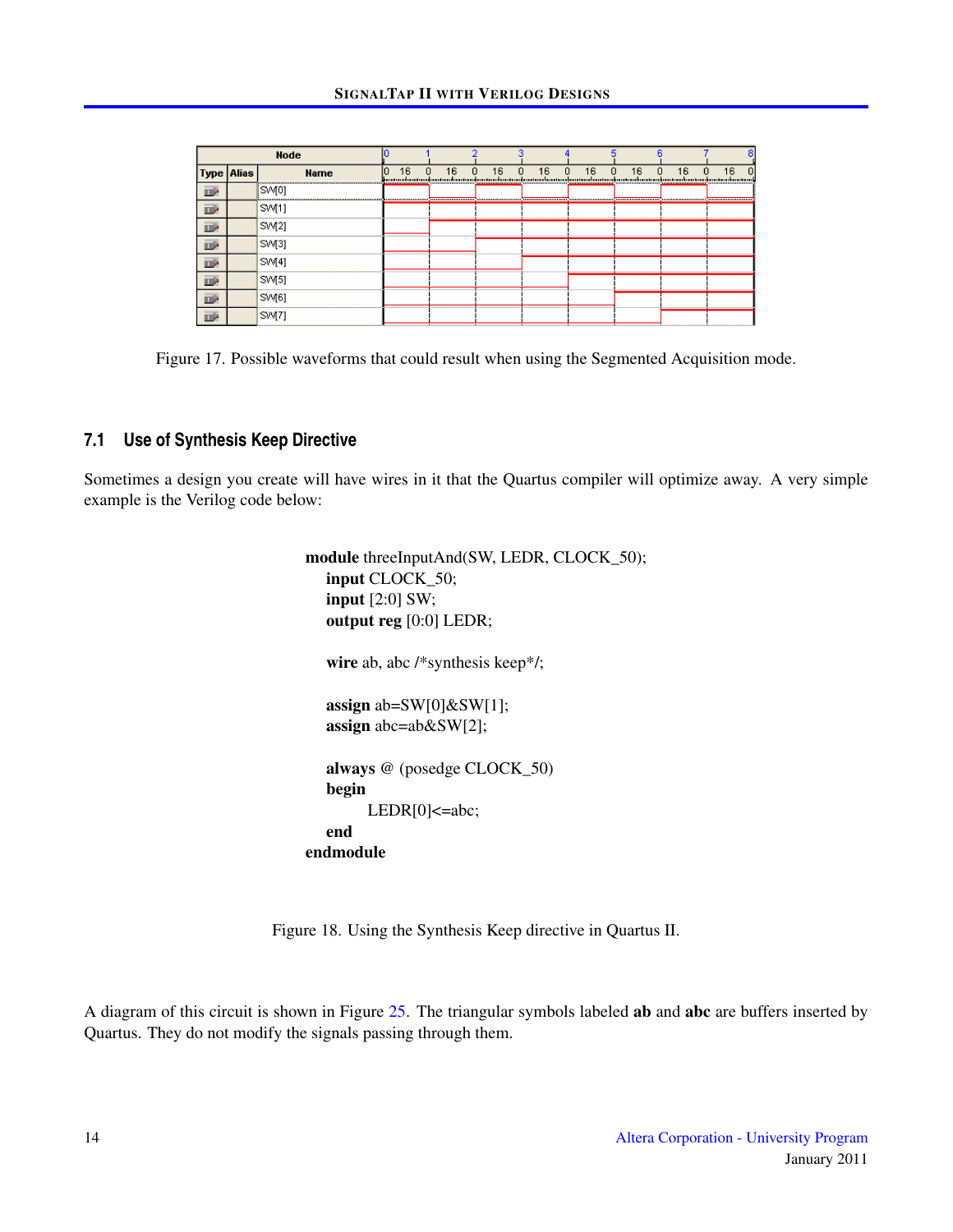

Figure 19. The circuit implemented by the code in Figure 24

We wish to instantiate a SignalTap II module that will probe the values of the inputs SW[2:0] and the outputs LEDR[2:0]. We also want to probe the internal wire **ab**. However, normally when this Verilog code is compiled (without the /\*synthesis keep\*/ directive), the wire ab is optimized away into one logic element, as in Figure [26.](#page-0-0)



Figure 20. The same circuit without the Synthesis Keep directive.

If you wish to probe this internal wire, however, you will have to direct Quartus that you do not want this wire to be optimized away. To do so, place the text */\*synthesis keep\*/* on the line that declares the wire, right before the semicolon of the line. Figure [24](#page-0-0) already contains this directive. We will now demonstrate how this wire can be probed:

- 1. Create a new Quartus project threeInputAnd and copy the Verilog code from Figure [24.](#page-0-0) Compile the project.
- 2. Go to Tools > SignalTap II Logic Analyzer, and then in the Setup pane of the SingalTap II window, right click and choose Add Nodes.
- 3. For the Filter field, select SignalTap II: pre-synthesis. Select |threeInputAnd| in the Look in drop-down menu and click the List button. Move the nodes **ab**, **SW[0]**, **SW[1]**, **SW[2]**, and **LEDR[0]** into the Selected Nodes list and then click OK.
- 4. In the Signal Configuration pane, select CLOCK\_50 as the clock signal.
- 5. Set a Trigger Condition to trigger when ab becomes high.
- 6. Import the relevant pin assignment file for the DE-series board (or assign the pins manually, as described in Section 7 of the Quartus II Introduction tutorials). For a DE2 board, this file is named *DE2\_pin\_assignments.qsf*
- 7. Compile the project again.
- 8. Go to Tools > Programmer and load the circuit onto the DE-series board.
- 9. Open the SignalTap window again, and select the Data tab. Set all the switches on the DE-series board to the low position. Then, start the analysis by selecting Processing > Run Analysis.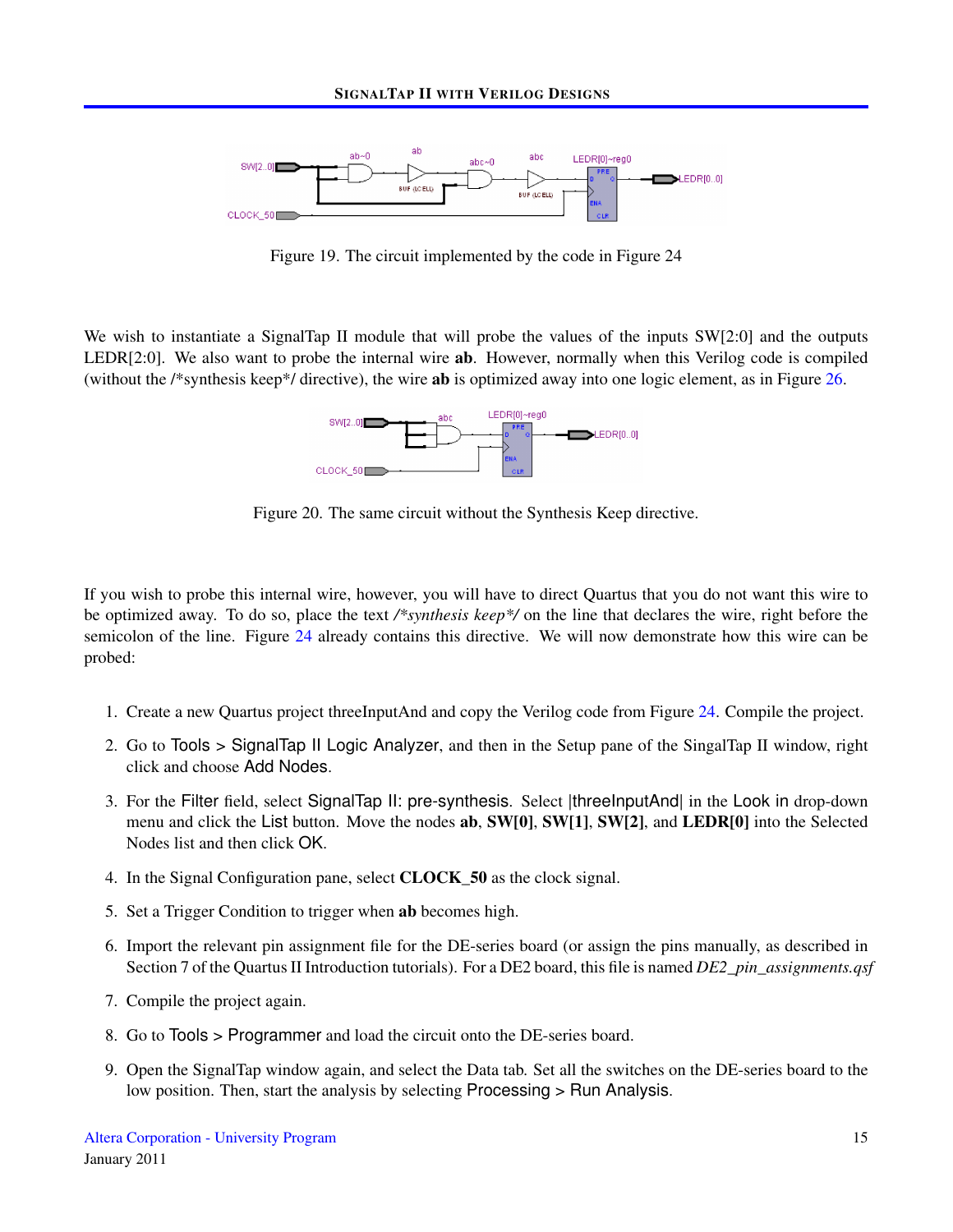10. Set the first two switches to the high position. The Trigger Condition should be satisfied.